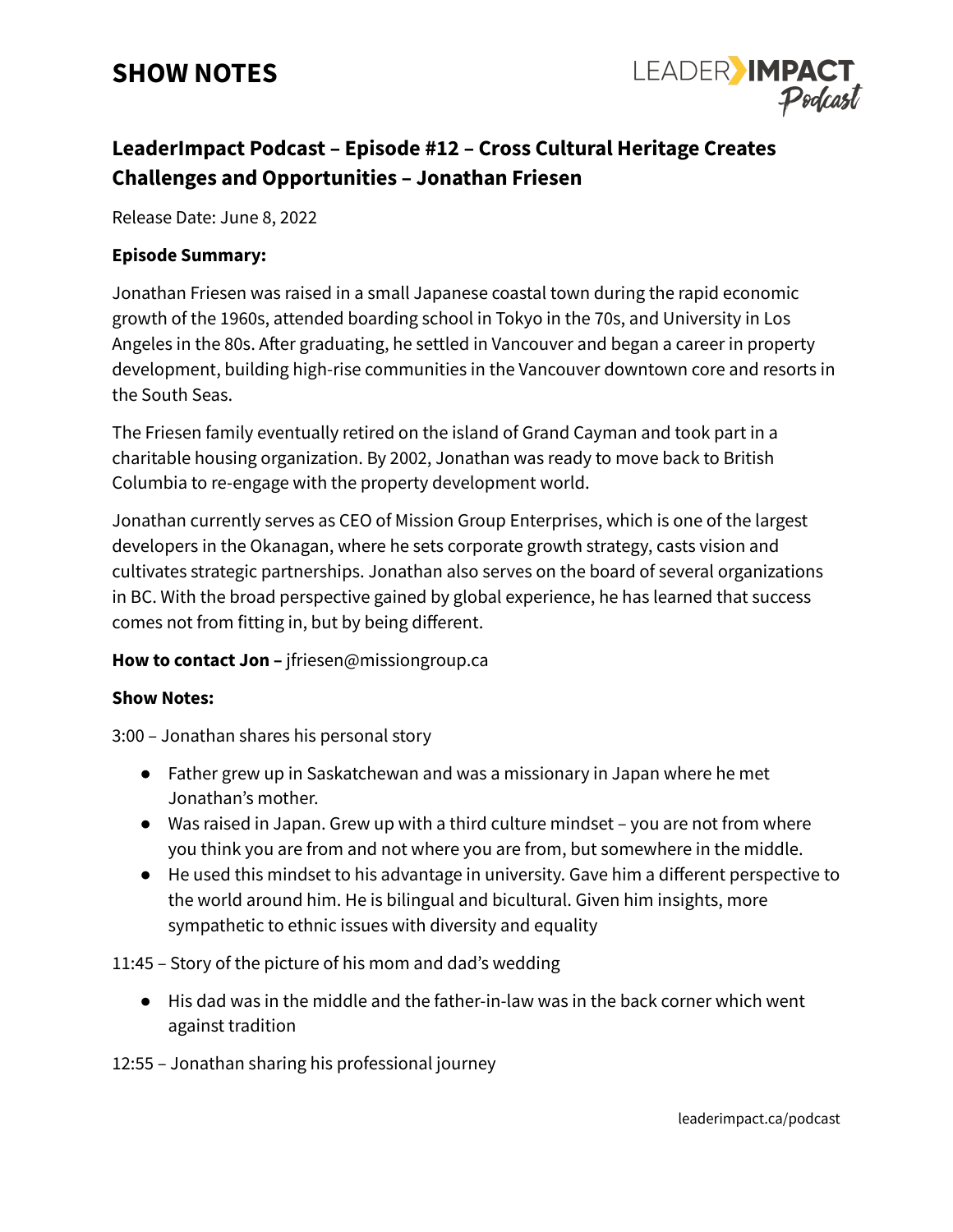

- Started as a chemical trader in Vancouver after university. Thought he had made it.
- The company was very traditional, and it was very unlikely he would lead an organization like that. Took a risk, left the company, and started his own trading company as well as doing some import/export consulting. Found a client in the construction industry being the intermediary with Japanese companies.
- Soon realized he could set up his own company doing this.
- When he was growing his business, he was gone up to 6 months a year. One time he was returning home and his toddler sons did not recognize him.
- He sold that organization, moved to the Grand Cayman Island, and focused on his family.
- He wants to be present for his family even now.

# **"When you [believe](https://ctt.ac/3642s) the lie you are doing it for your family, and the [sacrifices](https://ctt.ac/3642s) are for your family, you are robbing them of what they need [most…you."](https://ctt.ac/3642s) [~Jonathan](https://ctt.ac/3642s) Friesen**

Click to tweet

20:50 – Jonathan's comment on those who feel they are caught in the money trap

- Stop telling yourself those lies. A recalibration may be necessary.
- He sees how more effective people in his organization are when they have a happy family life.
- He wants the community to benefit from the activities of his organization and not just focus on making money.

25:00 – Failures Jonathan has learned from

- Coming down the walk way at the airport and his sons not recognizing him.
- Early on in his career, he thought he had the answers or could figure things out on his own.
- 28:15 Jonathan's spiritual journey
	- Was individualist and rebellious growing up
	- Had a pivotal moment when he was 16 or 17 while he was working at a Bible camp, and saw the staff praying

31:25 – How he combines his faith and his work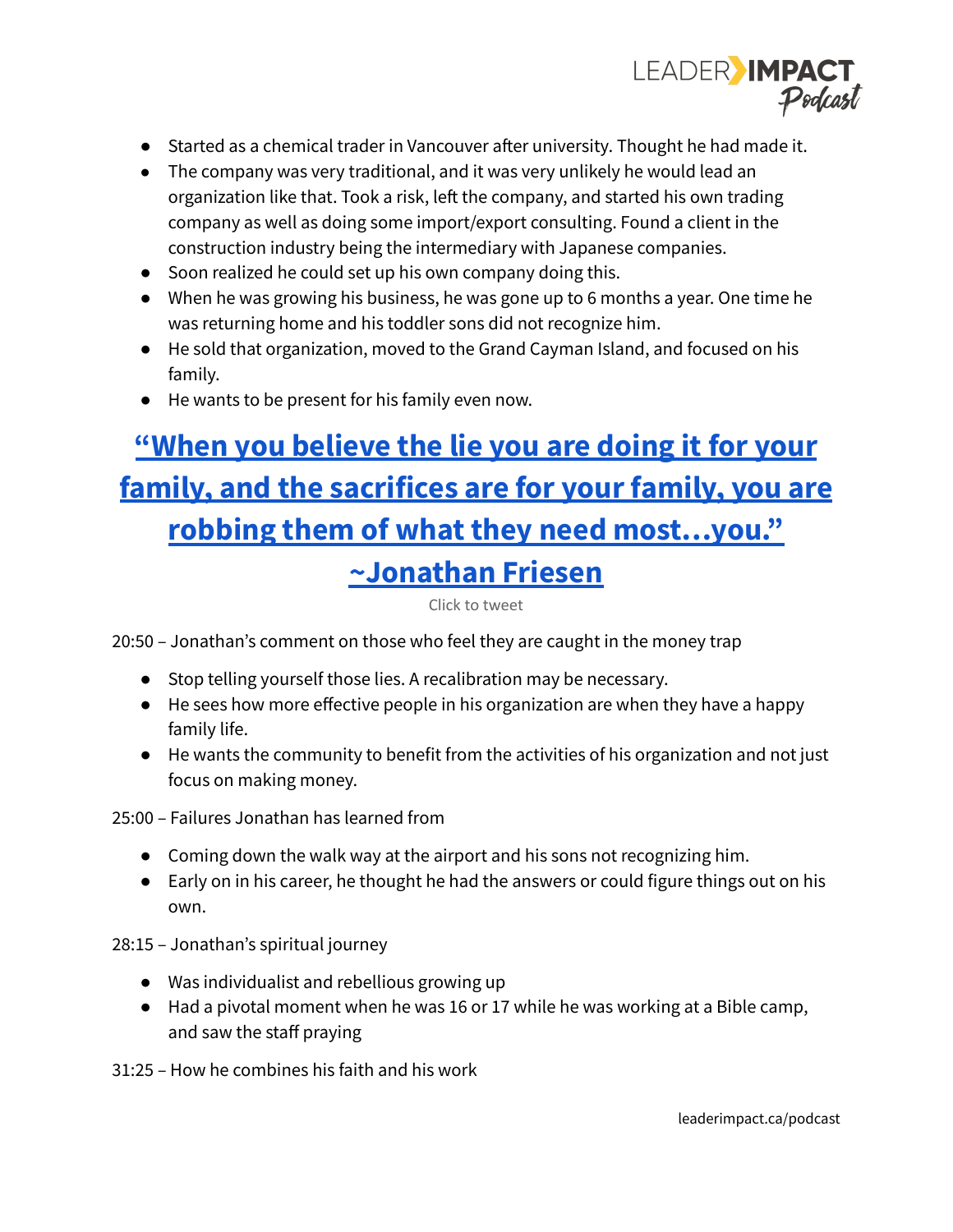

● Not a questioning of integrating anything, but living out what he knows to be true where ever he goes

32:45 – Values he has that he takes into his business

● People often think Christians principles are contrary to good business outcomes. However, things that should define a follower of Christ are good business principles.

35:45 – How he took care of his team after a work place accident

- Most affected were the men and women who were onsite when the crane crashed.
- Brought in professional counsellors to talk to groups and individuals.
- Bonuses due to the accident were not affected
- How to show compassion and love to the individuals affected? Many people were affected even those who did not work on the worksite.
- Their brand became stronger because of the accident
- **●** Incidents like this can make us stronger and better based on the strength God gives us and how we respond to it.

## **["There](https://ctt.ac/c7d68) are things to learn and ways to get better when the tough things happen in life." [~Jonathan](https://ctt.ac/c7d68) [Friesen](https://ctt.ac/c7d68)**

Click to tweet

40:20 – How he cares for himself as a leader

- Tries to be less guarded than what people think a CEO should be. Has a daily huddle with his team and what is the top of their mind, either business or personal. Leads with honesty and transparency.
- Has a peer group of CEOs where what they share is not repeated.
- Number 1 support is his wife where he can express what he is feeling without feeling judged.

43:25 – How he has been involved with LeaderImpact

- Was studying a book, mainly with people from his organization, but there were some people from outside the organization.
- He is involved in a men's group not associated with LeaderImpact.
- Any group that is faith based will be of benefit.

44:50 – What he wants his faith legacy to be